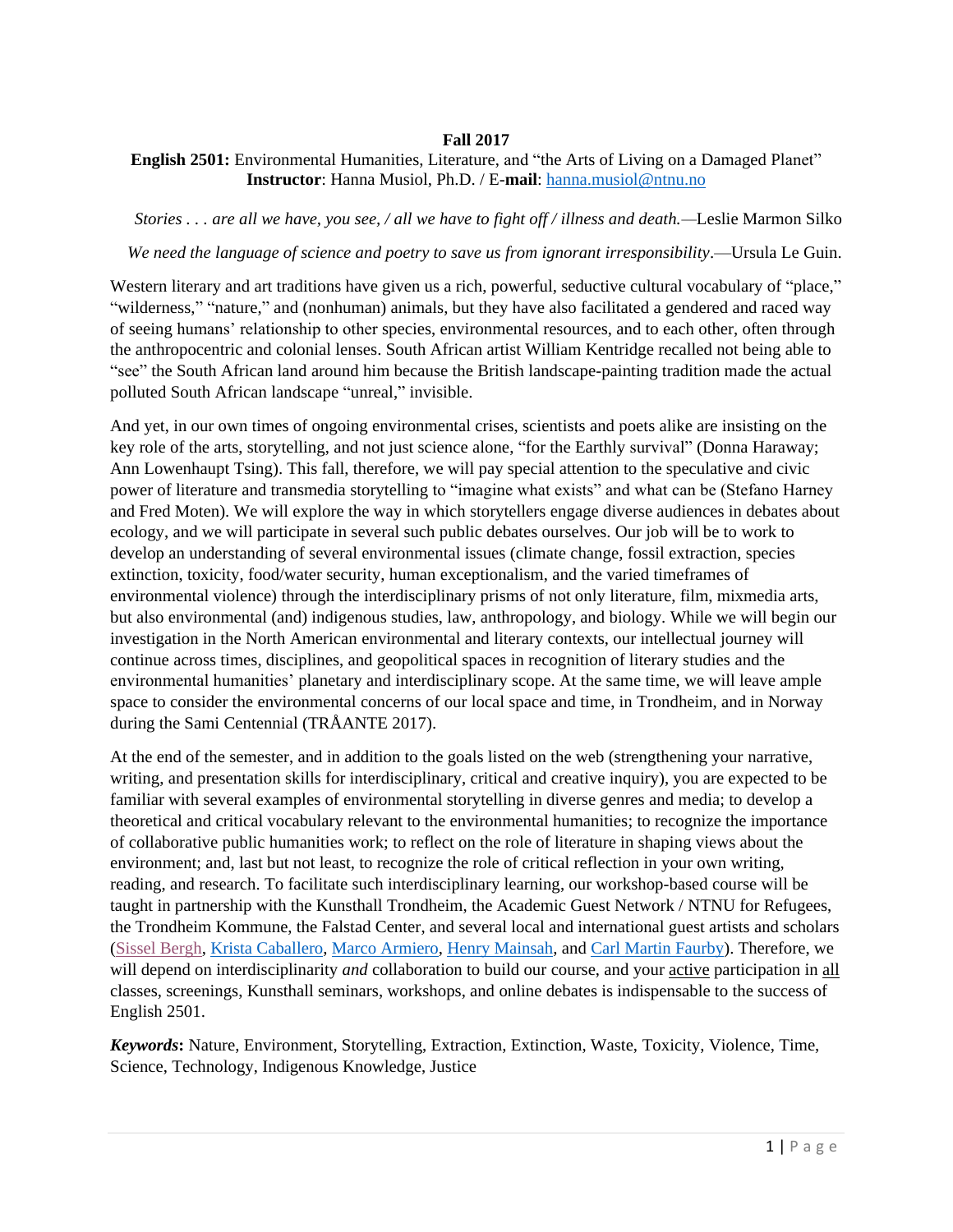### **Required Texts**

**Books**

- ➢ *Routledge Companion to the Environmental Humanities* (excerpts on reserve; you don't need to buy it)
- ➢ Ursula K. Le Guin, *The Word for World Is Forest* ISBN-10: 0765324644
- ➢ Jamaica Kincaid, *A Small Place* ISBN-10: 0374527075
- ➢ Richard McGuire, *Here* ISBN-10: 0393339645
- ➢ Helon Habila, *Oil on Water* ISBN-10: 0393339645
- ➢ Paolo Bacigalupi, *The Windup Girl* ISBN-10: 1597808210
- ➢ Karen Tei Yamashita, *Through the Arc of the Rain Forest* ISBN-10: 091827382X (optional)

#### **Short Stories, Essays, Poetry (available online or in the Dragvoll library)**

- ➢ Gloria Anzaldúa, ["To Live in the Borderlands Means You"](http://www.revistascisan.unam.mx/Voices/pdfs/7422.pdf) & excerpts from *Borderlands = La frontera* (on BB)
- ➢ Armiero, Marco, and Massimo De Angelis. "Anthropocene: Victims, Narrators, and Revolutionaries." *[South](https://read.dukeupress.edu/south-atlantic-quarterly/article-abstract/116/2/345/3864/Anthropocene-Victims-Narrators-and-Revolutionaries)  [Atlantic Quarterly](https://read.dukeupress.edu/south-atlantic-quarterly/article-abstract/116/2/345/3864/Anthropocene-Victims-Narrators-and-Revolutionaries)* 116.2 (2017): 345-62.
- ➢ Jennifer Egan, ["Black Box"](http://www.newyorker.com/magazine/2012/06/04/black-box-2)
- ➢ Louise Erdrich, ["I Was Sleeping Where the Black Oaks Move"](https://www.poetryfoundation.org/poems-and-poets/poems/detail/43081)
- ➢ Arturo Escobar, ["After Nature"](http://anthro.vancouver.wsu.edu/media/Course_files/anth-490-edward-h-hagen/escobar-1999-after-nature-steps-to-an-antiessentialist-political-ecology.pdf)
- ➢ Joy Harjo, ["A Map to the Next World"](https://www.poetryfoundation.org/poems/49621/a-map-to-the-next-world)
- $\triangleright$  Lina Hogan, [Lost in a Milky Way](https://www.poetryfoundation.org/poetrymagazine/poems/detail/88744#about)
- ➢ Donna Haraway, "Otherwordly Conversations, Terran Topics, Local Terms," in *Material Feminisms* (157– 187)
- ➢ Margaret Linley, "Ecological Entanglement of DH" in *Debates in the Digital Humanities* (ch. 34; on reserve)
- ➢ Jack London, ["The Unparalleled Invasion"](http://london.sonoma.edu/writings/StrengthStrong/invasion.html)
- ➢ Rob Nixon, "Slow Violence," [Chronicle of Higher Education](http://www.chronicle.com/article/Slow-Violence/127968)
- ➢ Claudia Rankine "August 29, 2015 / Hurricane Katrina," in *Citizen: An American Lyric* (82–87)
- ➢ Tobin Siebers, "Disability Experience on Trial," in *Material Feminisms* (291–307)
- ➢ Tracy K. Smith, "Sci-Fi," in *Life on Mars* (7)
- ➢ Anna Tsing, Heather Anne Swanson, Elaine Gan, and Nils Bubandt, Eds. *Arts of Living on a Damaged Planet: Ghosts and Monsters of the Anthropocene* (excerpts on reserve)
- ➢ Kyle Whyte, ["Indigenous Climate Change Studies: Indigenizing Futures, Decolonizing the Anthropocene"](https://static1.squarespace.com/static/55c251dfe4b0ad74ccf25537/t/5893be5246c3c41105f6dc8c/1486077523702/Indigenous_Climate_Change_Studies_Indige.pdf)

#### **Online Work, Videos, and Films (available online, in the Dragvoll library, or screened at the Trondheim Kunshall)**

➢ *Storytelling for the Earthly Survival*; [Arts of Living on a Damaged Planet](http://anthropocene.au.dk/conferences/arts-of-living-on-a-damaged-planet-may-2014/) talks; Ron Finley, ["Guerilla](https://www.ted.com/talks/ron_finley_a_guerilla_gardener_in_south_central_la)  [Gardner";](https://www.ted.com/talks/ron_finley_a_guerilla_gardener_in_south_central_la) *[Waste](http://www.wastelandmovie.com/) Land*; *Chinatown*; *We Come as Friends*; *An Inconvenient Truth*; *Erin Brockovich*; Maciej Ceglowski, ["Haunted by Data"](http://idlewords.com/talks/haunted_by_data.htm); *Examined Life*; Ánde Somby, "When a Predator Culture Meets a Prey Culture" an[d performance;](https://www.youtube.com/watch?v=nmK6ZGyf1w0) [Decolonizing Nature;](http://decolonizingnature.unm.edu/videos/) *The Shining*; *Birds*; Miwa Matreyek, [Glorious Visions,](https://www.ted.com/talks/miwa_matreyek_s_glorious_visions) Edward Burtynsky's *[Oil](http://www.edwardburtynsky.com/site_contents/Photographs/Oil.html)*, Aida Miron's [projects,](http://www.koraforms.com/mappings/) Ursula Biemann's [video work](https://www.geobodies.org/art-and-videos) and [here](https://vimeo.com/187701623)

#### **Recommended Texts**

- ➢ Svetlana Alexievich, *Voices from Chernobyl: The Oral History of a Nuclear Disaster*
- ➢ Elizabeth DeLoughrey and George Handley, Eds. *Postcolonial Ecologies*
- ➢ Mike Watts and Nancy Peluso, Eds., *Violent Environments*
- ➢ Theresa May, *Salmon Is Everything: Community-Based Theatre in the Klamath*
- ➢ Daniel Worden and Ross Barrett, Eds., *Oil Culture*
- ➢ Charles Darwin, *[On the Origins of Species](http://www.gutenberg.org/ebooks/2009)* & course packet on BB
- → [United Nations Framework Convention on Climate Change](https://unfccc.int/2860.php)<br>
→ The Longman Pocket Writer's Companion (3rd Edition or la
- ➢ *The Longman Pocket Writer's Companio*n (3rd Edition or later) [strongly recommended]

**Other Useful Resources:** [Wikipedia](https://en.wikipedia.org/wiki/Wikipedia:Tutorial/Editing) Editing Page, Zotero, EndNote, *Voyant* [\(http://voyant-tools.org/\)](http://voyant-tools.org/)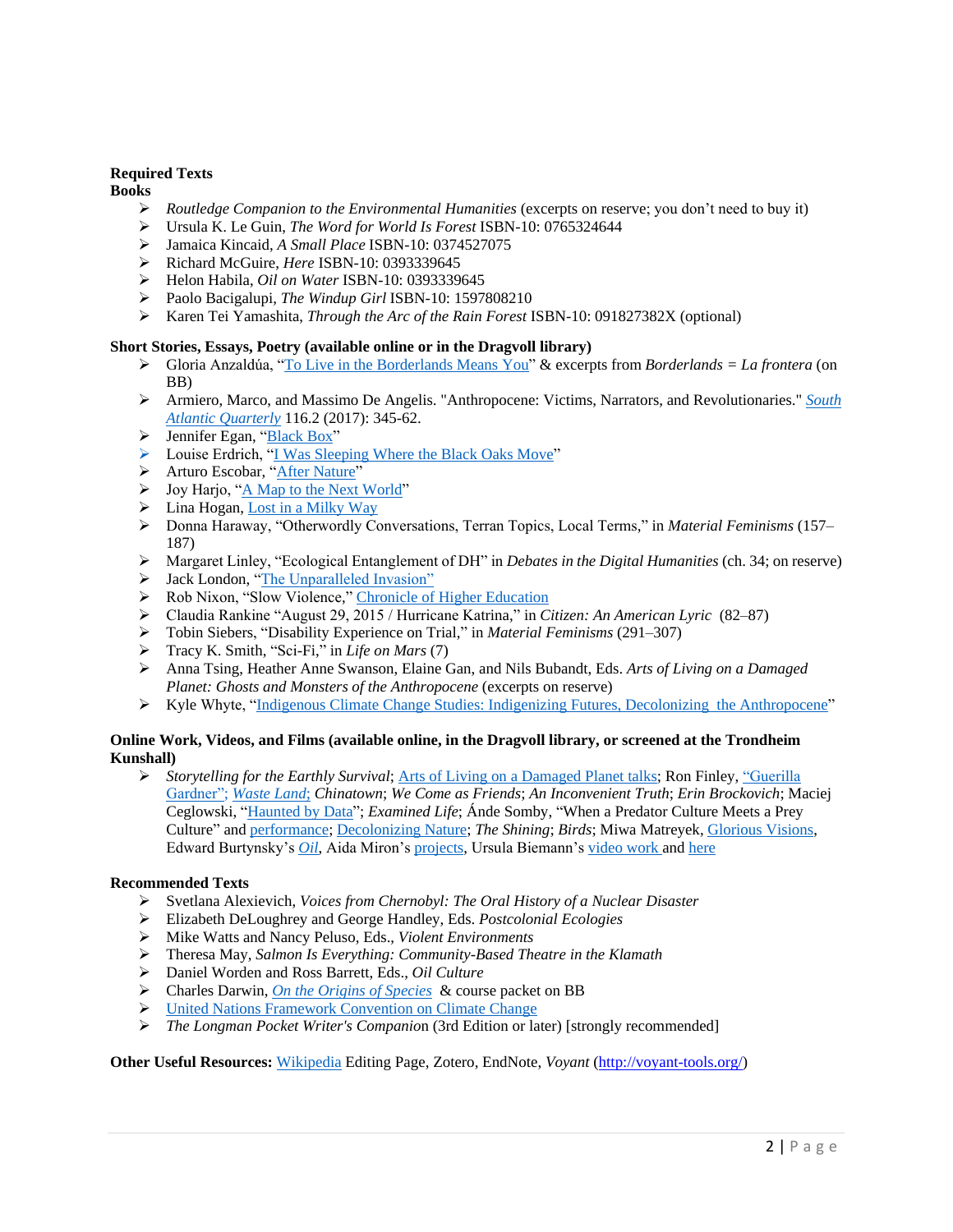*Obligatory Assignment* (OA) (ca. 2,000 words) will consists of obligatory (short) weekly reflections (c.a. 200 words), discussion questions, blog entries, digital/collaborative work, and a reflection collected in a portfolio totaling a minimum of about 2,000 words. You need to pass all parts of OA assignments on time to take the exam. *The BA Thesis Proposal* is an alternative to the OA, and it includes a 500- to 600-word proposal and a BA thesis. The submission deadline for the BA thesis is the exam date.

*Exam.* Specific guidelines and a detailed exam-grading rubric will be posted on BB at least 1 month before the scheduled exam.

*Special Accommodations.* Please talk to me as early in the semester as possible if you require special accommodations in order to succeed in our course.

*Attendance and Participation***.** Let me begin by emphasizing that this is OUR course. We will be building it together and you will play an active role in shaping it. In other words, our course will only be as good as we all make it. Therefore, your participation during lectures/seminars, field trips, *and* online is indispensable to the success of this class and to your own successes in English 2501. Class and online discussions provide a tremendous opportunity for all of us to get to know ourselves as readers, intellectuals, and collaborators, and to share ideas beyond what the traditional lecture format allows. Take advantage of that! At a minimum, you will have to read assigned texts and essays carefully (before each class), complete all parts of your OA in a timely manner, and pass the exam. But, I hope that you will aspire to more than just that in our course. This term, you will be encouraged to ask questions and make connections across texts, media, and disciplines. In order to succeed in English 2501—which I hope you are all aiming at—you will need to demonstrate in your OA, online and in-class discussions, and your exam that you are committed to serious but also, at times, playful, imaginative intellectual work and "cross-disciplinary curiosity" (Swanson et al. M4). Therefore, it is crucial that you come to all classes, screenings, Kunsthall exhibits, and the Falstad seminar, if possible, that you read all assigned texts carefully and generously, and that you share your thoughts with the class.

**Blackboard (BB)**. All students enrolled in this class must use their Blackboard **(BB)** account on a regular basis. All homework updates will be posted on BB, and you will have to submit all parts of your Obligatory Assignment (including weekly responses, a creative assignment, a collaborative project, and the short essay) on a WordPress blog and on BB as well. (*Academic guests will receive updates via email and online blog*.) In addition, several times during the semester, you will be asked to collaborate with other course participants US (via Skype, on BB, or a blog site for our course). If you are not familiar with BB, talk to me after class and/or schedule an appointment with Tech Support at NTNU.

*Guidelines for Engagement and Class Netiquette.* I would like our classroom, the traditional and the electronic, to be a vibrant and safe environment where we can explore diverse ideas and conflicting points of view in an atmosphere of mutual respect. My hope is that online forums will become a site of active intellectual exchange that will provide ample fodder for in-class discussions and international collaborations, and that they will prepare you well for the exam. Don't be self-conscious about speaking up in public or in English, if it is not your first language, in my class or in anybody else's. We learn by asking questions, so do ask questions during lectures and online.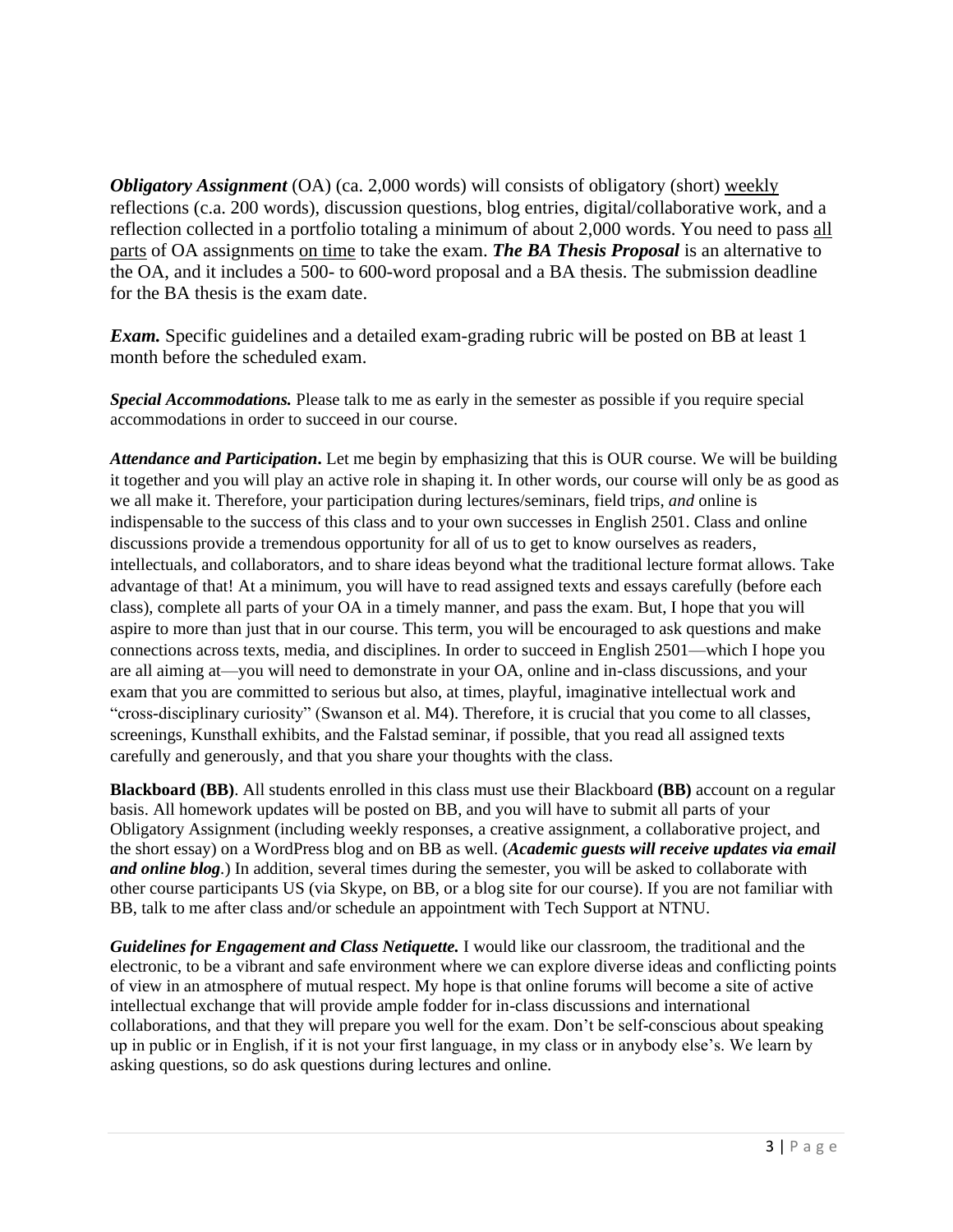*Academic Honesty.* NTNU is committed to the principles of intellectual honesty and integrity, and as members of this community, you are expected to maintain complete honesty in all academic work. Throughout the semester, we will be discussing academic honesty and various strategies aimed at helping you avoid irresponsible or unethical use of sources or research. If you are not sure about proper documentation and/or use of sources, talk to me before submitting your assignment.

# **COURSE CALENDAR**

Note that these are the main due dates only. Detailed homework OA assignments and course updates will be posted after class each week on BB together with additional sources (BB/course material). If you are an academic guest, you will be receiving updates via email. Note that readings listed under a particular date must be completed BEFORE that date.

| Week                                                                  | Monday, Tuesday (16.15–18.00) @ D2 & Dragvoll Library (videoconferencing room)                                                                                                                                                                                      |
|-----------------------------------------------------------------------|---------------------------------------------------------------------------------------------------------------------------------------------------------------------------------------------------------------------------------------------------------------------|
| Week 34<br>August 21                                                  | Before-class prep: Ursula Heise, "Intro" (BB); Arturo Escobar, "After Nature" & Kyle<br>Powys Whyte "Our Ancestor's Dystopia."                                                                                                                                      |
| Introduction to<br>course<br>Nature                                   | Tuesday: Introduction to class; guidelines for engagement; overview of keywords, critical<br>terms, and texts; intro to reference groups.                                                                                                                           |
| Week 35                                                               |                                                                                                                                                                                                                                                                     |
| <b>August 28, 29</b>                                                  | Monday: HERE; Anna Tsing et al. intro to Arts of Living; Rob Nixon, "Slow Violence";<br>Miwa Matreyek, Glorious Visions [on BB; read/watch before class]; Ron Finley, "Guerilla<br>Gardner".                                                                        |
| Ghosts, Monsters<br>and Storytelling<br>beyond (Human)<br>Individuals | <b>Tuesday:</b> HERE + Guest visit by Sissel Bergh.                                                                                                                                                                                                                 |
|                                                                       | September 2@11.30: Guided Tour of the Kunsthall Exhibit.                                                                                                                                                                                                            |
| Week 36<br>September 4,5                                              | Monday: Tobin Siebers, "Disability Experience on Trial"; Peluso and Watts, "Intro" to<br>Violent Environments; poems: Claudia Rankine "August 29, 2015 / Hurricane Katrina" &<br>Louise Erdrich, "I Was Sleeping Where the Black Oaks Move"; Aida Miron's projects. |
| Violent<br>Environments &<br>Colonial                                 | Tuesday: A Small Place.                                                                                                                                                                                                                                             |
| Landscapes                                                            | Watch We Come as Friends (tentative screening on Wednesday at 16.00 in the<br>videoconference room; you can also borrow the film from the library).                                                                                                                 |
| Week 37                                                               | Monday: The Word for World is Forest.                                                                                                                                                                                                                               |
| September 11, 12,<br>14 & 15                                          | <b>Tuesday:</b> The Word for World is Forest + a guest visit by <i>Krista Caballero</i> .                                                                                                                                                                           |
| Multispecies<br>interdependence                                       | [another event is @ 12.15: "Transdisciplinary Imagination: Praxis for Ecological Futures," a<br>guest talk by Krista Caballero / room 4402 D]                                                                                                                       |
|                                                                       | <b>Thursday</b> : Trondheim Kunsthall " $\underline{A}$ New We" exhibit opening (free / time TBA).                                                                                                                                                                  |
|                                                                       | Friday: Storytelling for Earthly Survival @19.00 (Kunsthall movie screening / free).                                                                                                                                                                                |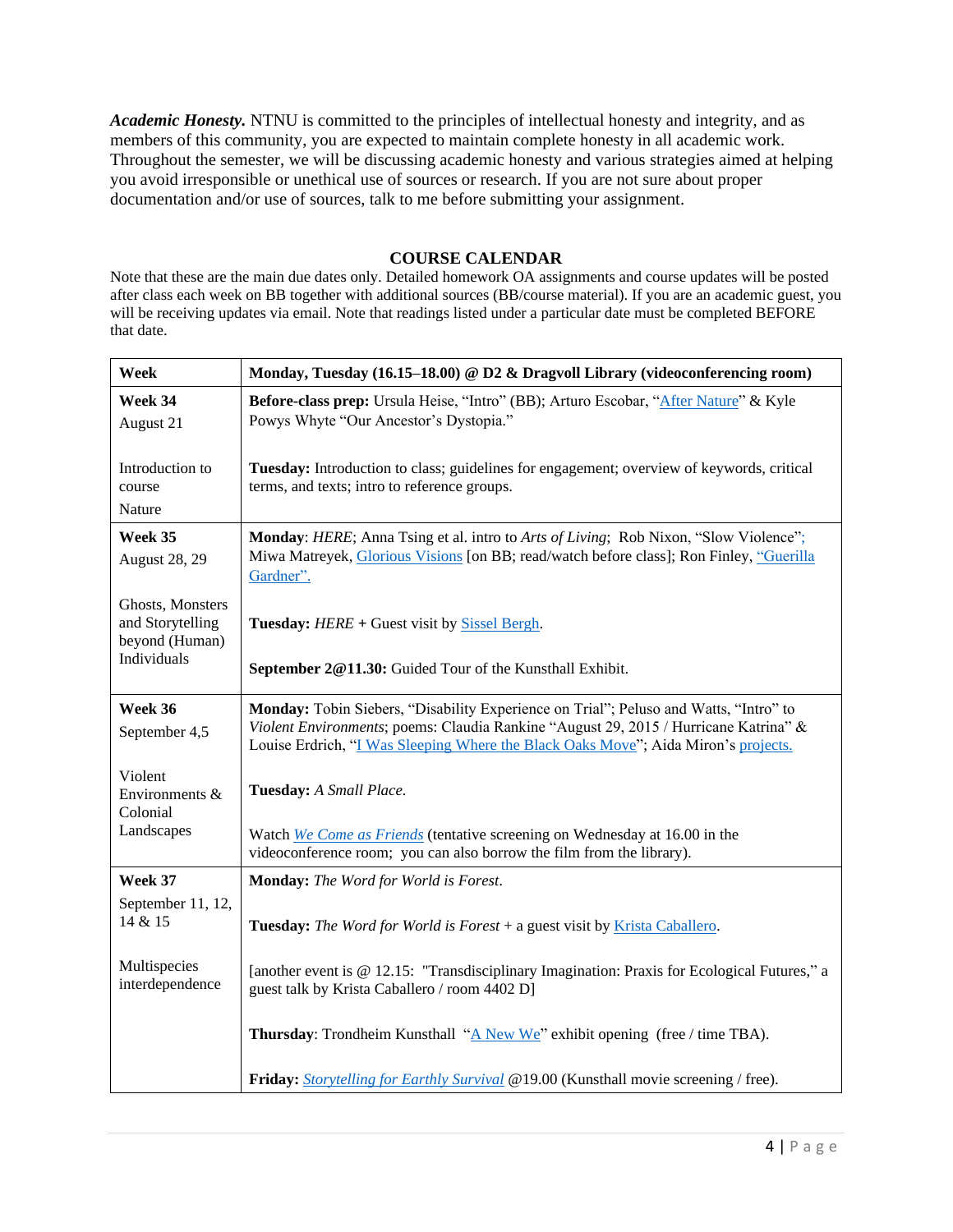| Week                                | Monday, Tuesday (16.15–18.00) @ D2 & Dragvoll Library (videoconferencing room)                                                                                             |
|-------------------------------------|----------------------------------------------------------------------------------------------------------------------------------------------------------------------------|
| Week 38<br>September 18, 19         | Monday: Donna Haraway, "Otherwordly Conversations"; The Word; Ande Somby's<br>performance-talk.                                                                            |
| Multispecies<br>solidarity          | Tuesday: Trondheim Kunsthall workshop (class meets downtown).                                                                                                              |
| & postcolonial<br>ecologies         | [Sign up for the free trip to the Falstad Center]                                                                                                                          |
| Week 39                             | No class /Hania at the SSASA conference                                                                                                                                    |
|                                     | Finish Oil on Water and blog work; watch one of the remaining films on reserve.                                                                                            |
| Week 40<br>October 2, 3             | [Note the change of schedule & the time of the Falstad trip]                                                                                                               |
| Bodies, archives,<br>evidence       | Monday: All-day seminar in The Falstad Human Rights Center. Bus leaves at 8.30 from the<br>Dragvoll parking lot.                                                           |
|                                     | Tuesday: OA review workshop (room TBA).                                                                                                                                    |
| Week 41<br>October 9, 10            | Monday: Hannes Bergthaller " Fossil Freedoms"; excerpts from Oil Culture; Edward<br>Burtynsky's <i>Oil</i> ; intro to <i>Oil on Water</i> .                                |
| Petrocultures                       | Tuesday: Oil on Water.                                                                                                                                                     |
| Week 42                             | Monday: Windup Girl.                                                                                                                                                       |
| October 16, 17<br>& 18-19           | Tuesday: Screening of Waste Land.                                                                                                                                          |
| Energy, food, &<br>water security   |                                                                                                                                                                            |
| Week 43                             | Monday: Screening of Chinatown                                                                                                                                             |
| October 23, 24,<br>26               | Read Margaret Linley, "Ecological Entanglement of DH" & Maciej Ceglowski, "Haunted by<br>Data"; Marco Armiero & Massimo De Angelis, "Anthropocene"; review Arts of Living. |
| Hauntings,<br>Traces,<br>Wasteocene | No Tuesday class                                                                                                                                                           |
| Week 44                             | Monday: Windup Girl; Armiero and de Angelis, "Anthropocene."                                                                                                               |
| October 30, 31                      | Tuesday: Digital Environmental Humanities workshop led by Henry Mainsah.                                                                                                   |
| <b>Toxic Narratives</b><br>and DEH  |                                                                                                                                                                            |